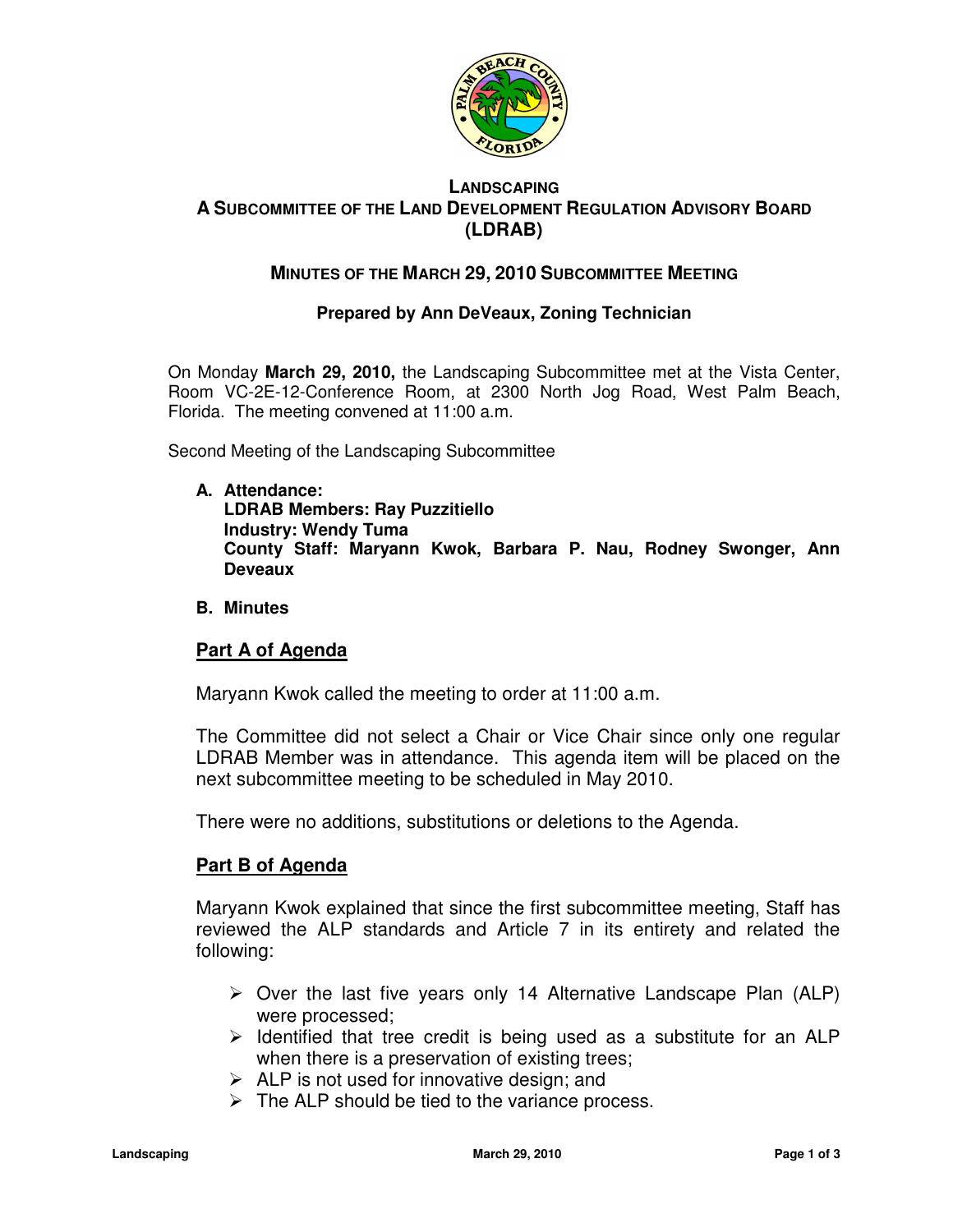Ms. Kwok added that the Zoning Director requested that the ALP and Article 7 be reviewed over the next two months and a draft of the proposed landscaping amendment be prepared by June for the July LDRAB meeting.

She stated that the intent of the ALP is to preserve trees and to incorporate innovative design. Flexibility has been incorporated into Article 7 which ties the ALP to the Type II Variance process. Rodney Swonger stated that the ULDC already references grades and standards and the ALP could possibly be eliminated.

Ms. Kwok clarified that the purpose and intent of the proposed revisions to Article 7 is to reorganize the sections in a manner that a designer would and to reduce redundancies. She stated that her approach to revamping Article 7 was to look at the existing ULDC language and identify the issues of concern. She explained that the quantities and layers of shrubs were established in the Unified Land Development Code (ULDC) in Round 2009-02 which addressed some of the concerns of Chuck Mucciolo; however, the ULDC does not address trees on internal spine roads. Article 7 would be reordered to identify types of buffers, buffer widths and contents of buffers such as trees height, shrubs and number of layers. She asked the subcommittee to review the handout draft of Article 7, identify any additional issues and forward comments to her. She stated that the Landscape Inspectors will perform another intensive review of the strikeouts and underlined language and together with staff under the direction of the Zoning Director, prepare a draft amendment by June for the subcommittee to review.

Ms. Kwok pointed out that the ULDC does not address street trees. Article 3 references exemplary standards for a PUD. She asked the subcommittee to render opinions as to whether conditions should continue to be written or if street tree requirement should be removed from Article 3 for individual pods. She also asked for opinions on how to address privacy for individual lots that abut spine roads such as placement of hedge material, should the street tree requirement is removed. She stated that the CDR section may write a condition that may establish the project as an exemplary project.

Raymond Puzzitiello questioned whether the requirement would be on the spine road or the individual lot. Mr. Swonger stated that it would be separate from the lot because it is maintained by the association. Ms. Kwok stated it is not an easement but an open space tract.

Wendy Tuma asked if there was previously a requirement for a R-O-W over 80 feet to have a R-O-W buffer if it was internal and expressed her wish to see street trees remain in a PUD. Rodney Swonger responded by saying that is the way it has been enforced, however, Article 7 stipulates that it has to be at the perimeter of the project. Ms. Kwok discussed the street tree